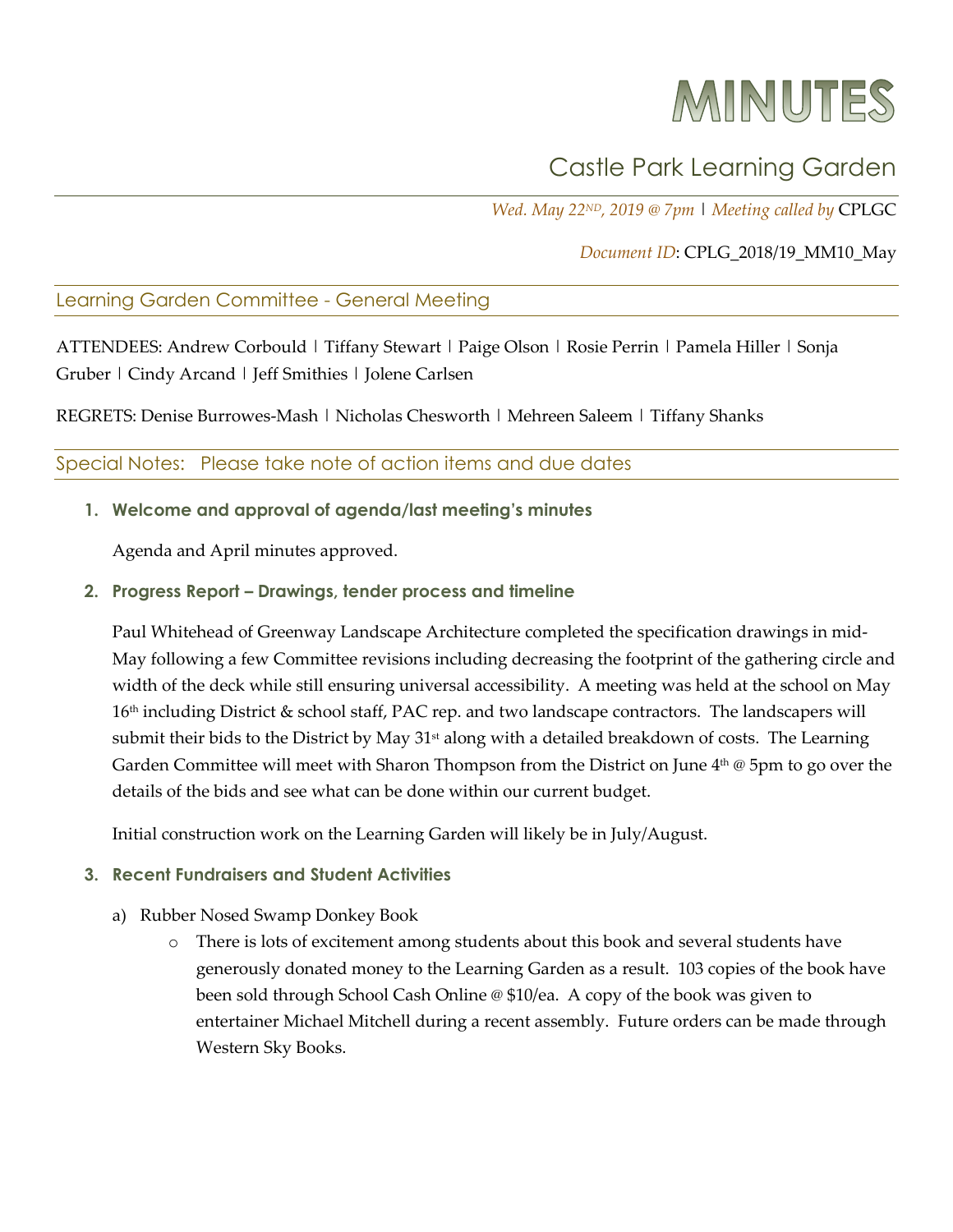# b) K/1 Teacup Fundraiser

o Tiffany Shanks along with Mrs. Watkins and her mother were a huge help and donated many of the plants for this fundraiser. About 100 K/1 students assembled the planters on April 30<sup>th</sup> with help of many parents and they were sold at the Celebration of Learning on May 2nd. They sold out very quickly at a suggested donation of \$5/each and made \$979.70 for the Learning Garden.

Some students were disappointed their parents were not able to purchase the ones they made. Suggested to do a Pumpkin planter for the fall.

- c) Growing Smiles Plant Fundraiser
	- o Tiffany Shanks organized this fundraiser and the plants were excellent quality. On delivery day, the Grade 3 students helped unload the truck and parents picked up between 2:30 and 5pm. It was suggested that if done again pickup could also be on a weekend to make it easier for parents. We have had some issues with PayPal on this one that are still being worked out but this fundraiser netted approximately \$350.
- d) Created by Kids Art Fundraiser:
	- o This company has been excellent to work with, making it very easy for teachers and parents. Students continue to make their artwork from which parents can order a variety of merchandise (cards, coffee mugs, blankets, phone cases, magnets etc.). Order forms went home Thursday, May  $16<sup>th</sup>$  and a reminder notice was sent home in planners today.

Teachers have been collecting any chq/cash orders (cheques made out to Castle Park PAC) and delivery of artwork will be during the week of June 17<sup>th</sup>.

- e) Leadership Students' Projects
	- o Leadership students have recently stained the planter boxes, more plantings are going in and Creative Kids Daycare have indicated they will water the planter boxes during the summer.
- f) Other
	- o As the end of the school year approaches:
		- § Return-It Express redeem online and cheque will be sent to PAC (1-2 wks)
		- Return-It Regular Collection Program Tiffany will look into how funds are disbursed.
		- Cobs Breads According to their Dough Raiser Agreement they send a cheque at the end of the school year.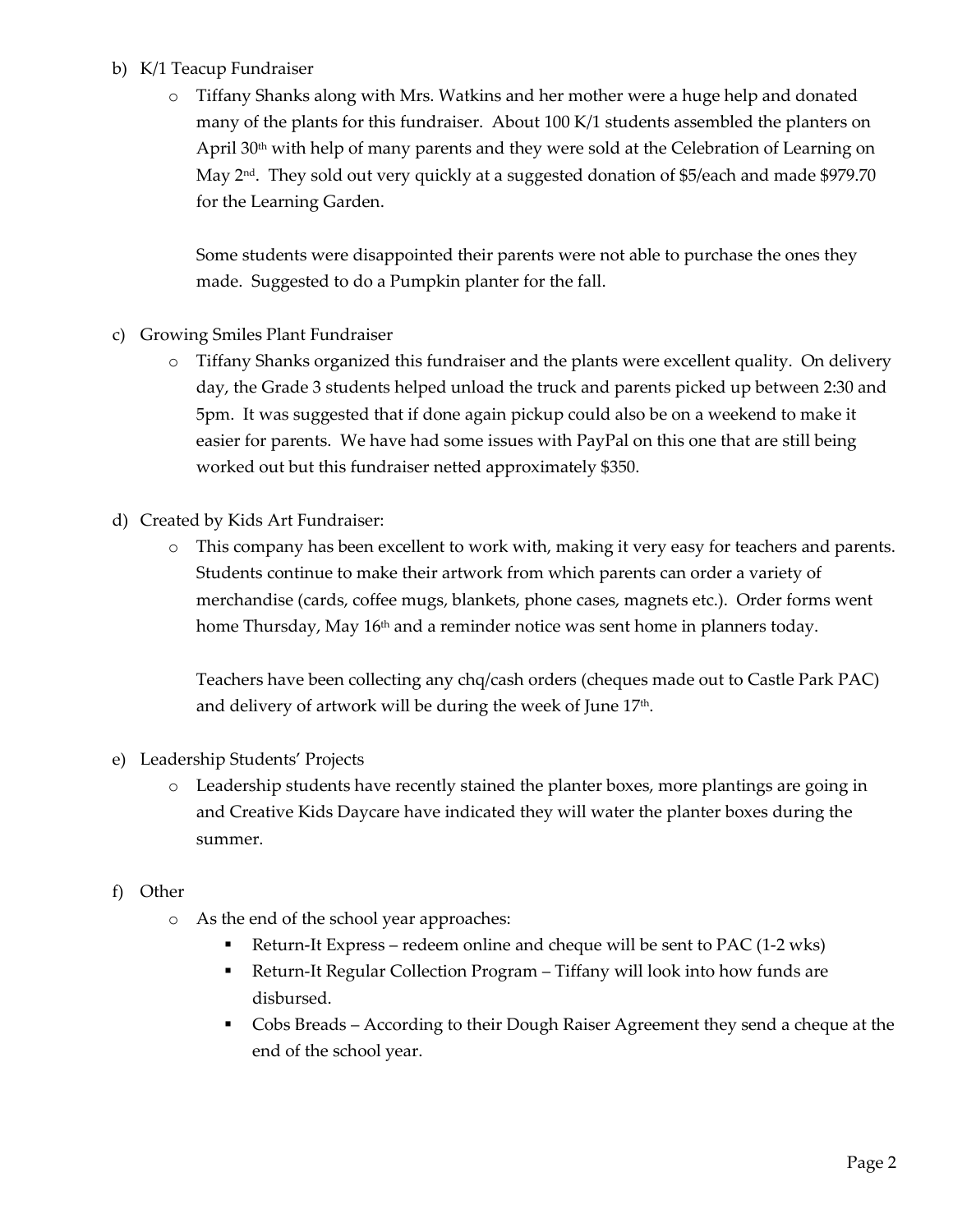## **4. Finances**

Jeff Smithies, PAC Treasurer reinforced that all funds coming in for the Learning Garden, whether in the school's Learning Garden account or the PAC's Vancity account need to be itemized and documented. As well as good practice, this level of detailed documentation is necessary in case PAC accounts are audited by BC Gaming. The Learning Garden account is a subset of the PAC account so they are directly linked.

Future funds raised for the Learning Garden should where possible be kept in the PAC's Learning Garden account. For this year this would include the current Created by Kids fundraiser and the Used Toy & Book Sale.

Learning Garden financial activity has been maintained to date by Rosie Perrin with consultation from Jeff Smithies, and a detailed breakdown of activity throughout the school year up to May  $21<sup>st</sup>$  was presented (attached). Note – this does not include the \$2500 remaining from the City of PoCo grant (presented upon completion), nor the \$3500 from the Tree Canada Grant which we were recently awarded. Also, the Growing Smiles totals have yet to be finalized.

# **5. Grant Updates**

- a) Tree Canada Pam will gather more specifics from Christian Wallis of Tree Canada regarding specific tree/plant species requirements, financial details and ceremony requirements. They require a detailed Event Sheet be filled out for acknowledgement.
- b) TD Friends of the Environment Once we have the quote from the contractors (post-June 4) Rosie will submit another application – due July  $15<sup>th</sup>$ . TD grants are typically \$2000 - \$8000.
- c) Vancity Pam will look into this one further, no specific deadline
- d) Honda grant Jolene will apply for this in the summer, open grant with no specific deadline.

## **6. Thank You Letters**

After much discussion it was agreed that Castle Park cards could be used for Thank You's for the various donors to the Learning Garden. Students could write a message inside and those that needed something more formal could have a note included from LG Committee.

A spreadsheet will be generated via the office to include donor names, date thank you sent or similar to keep track of Thank You's created and sent. An email to the parent community will be sent in June.